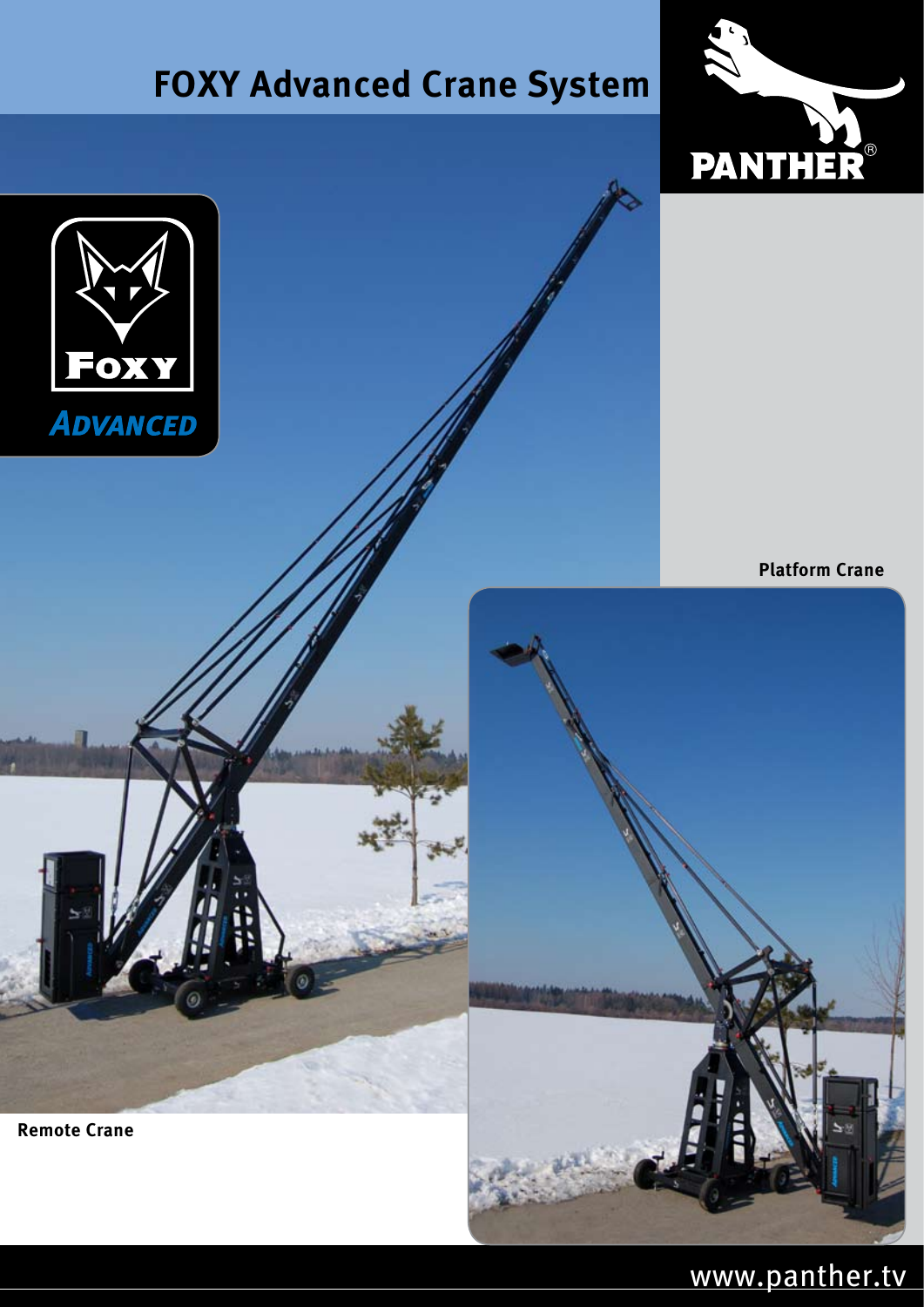

**various Bases available**

## **FOXY Advanced FOXY Advanced**



The FOXY Advanced crane system is an investment for the future. Start with just the dolly as a basic version, build it up, as you go along. The FOXY Advanced will save you time and money.

*Mit dem FOXY investieren Sie mit System. Sie beginnen mit einem Leichtdolly als Grundversion und je nach Bedarf kann der FOXY Advanced ausgebaut werden. Sie sehen – der FOXY Advanced spart Geld und Zeit bei Filmproduktionen.*

#### **FOXY pyramid**



Form follows function. The FOXY Advanced pyramid was designed in such a way that it can be used as the storage point for all crane parts. The patented construction facilitates easy transport and orderly storage of all elements of the FOXY Advanced crane. All it takes now is one person to transport the crane to the location site.

*Form follows function. Die FOXY Advanced Pyramide bietet eine wertvolle Hilfsfunktion, die Aufnahme aller Einzelteile. Diese patentierte Konstruktion ermöglicht den einfachen Transport und die übersichtliche Lagerung aller Kranelemente. Jetzt kann eine Person den kompletten Kran auf einmal zur Location bringen.*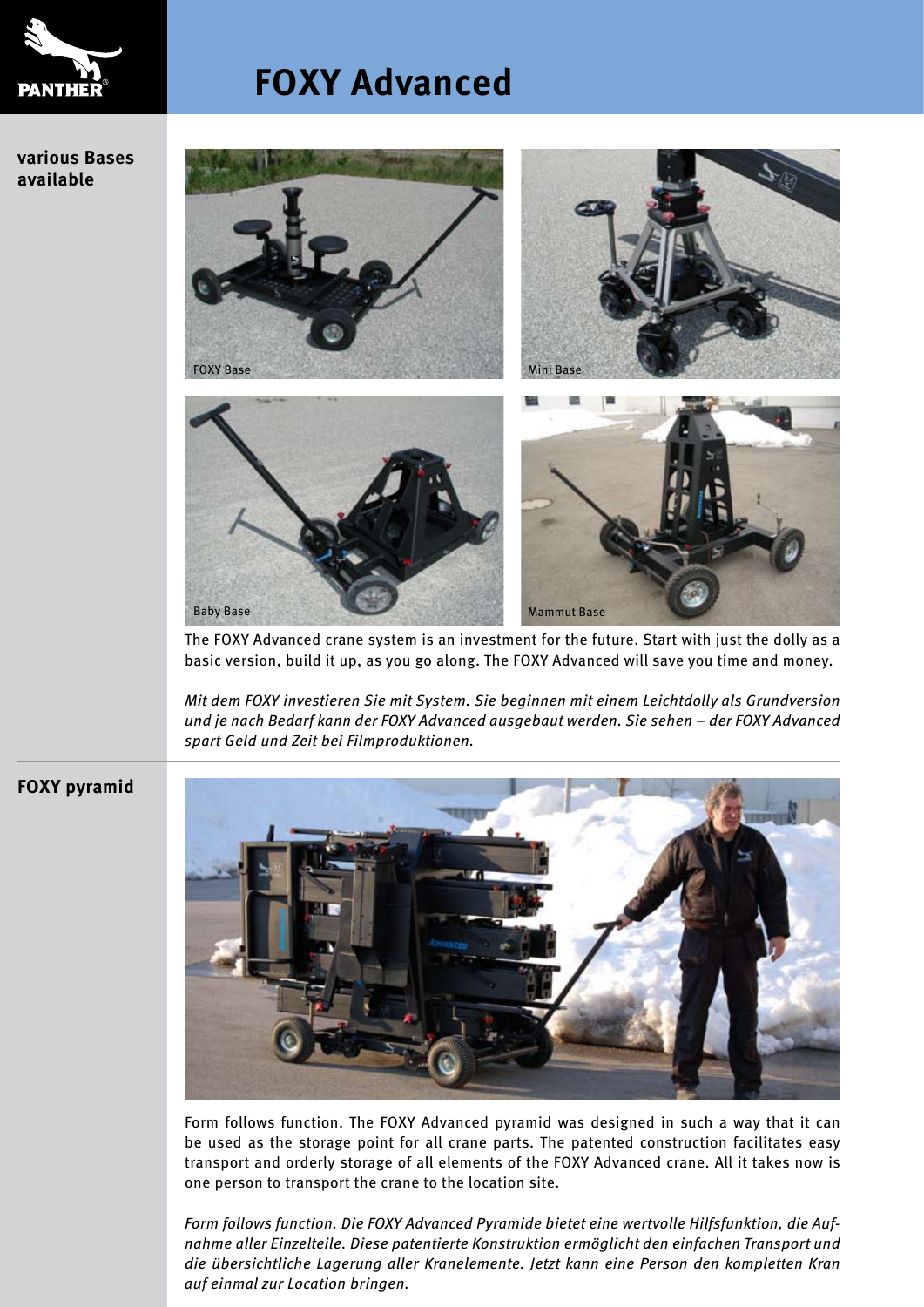# **FOXY Advanced FOXY Advanced**